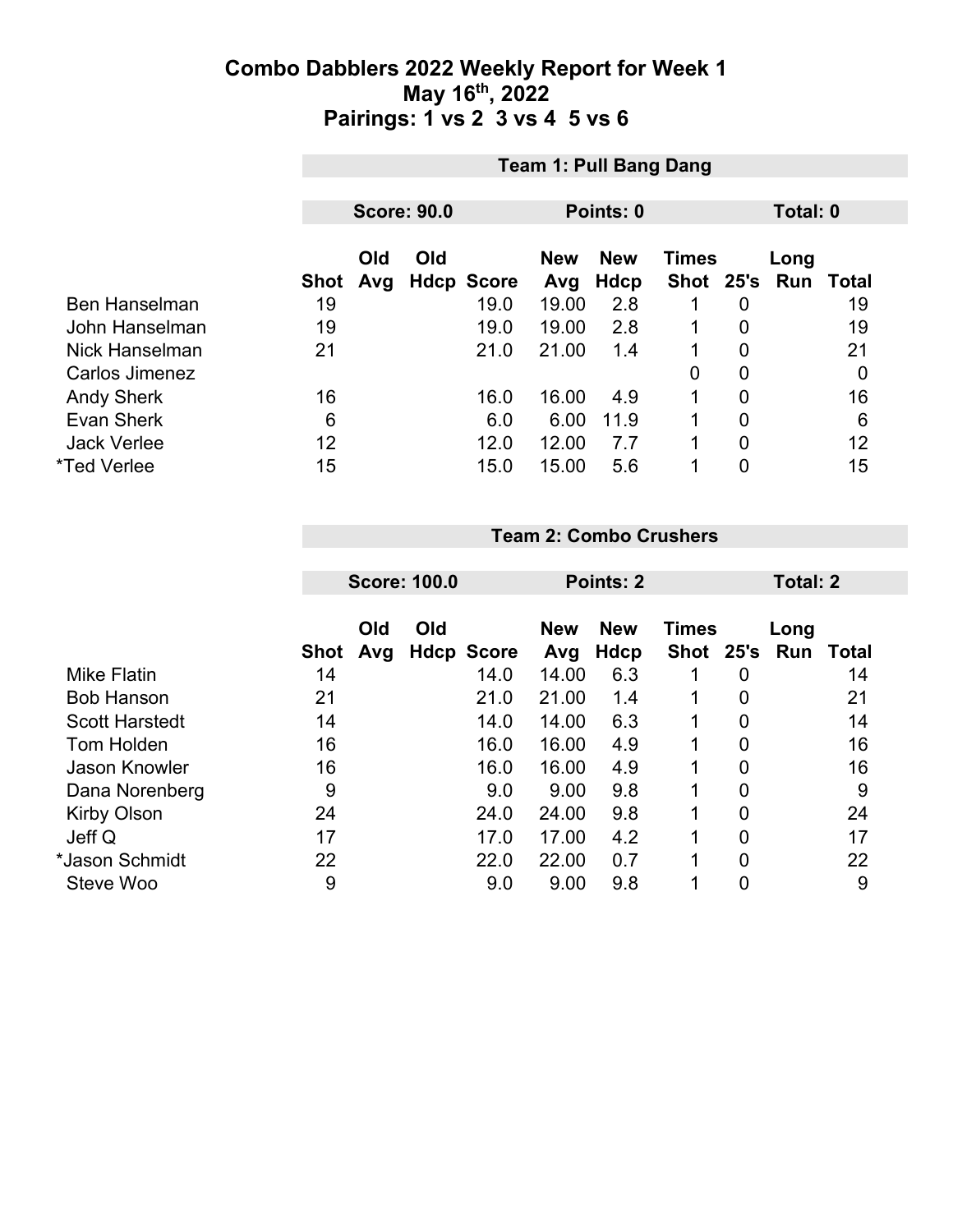|                        |      | <b>Team 3: Rebel Electric</b> |     |                   |            |            |               |          |      |       |  |
|------------------------|------|-------------------------------|-----|-------------------|------------|------------|---------------|----------|------|-------|--|
|                        |      |                               |     |                   |            |            |               |          |      |       |  |
|                        |      | <b>Score: 102.0</b>           |     |                   | Points: 0  |            |               | Total: 0 |      |       |  |
|                        |      | Old                           | Old |                   | <b>New</b> | <b>New</b> | <b>Times</b>  |          | Long |       |  |
|                        | Shot | Avg                           |     | <b>Hdcp Score</b> | Avg        | Hdcp       | Shot 25's Run |          |      | Total |  |
| Pete Janoski           | 19   |                               |     | 19.0              | 19.00      | 2.8        |               | 0        |      | 19    |  |
| Dan Loney              | 23   |                               |     | 23.0              | 23.00      | 2.8        |               | 0        |      | 23    |  |
| <b>John Maki</b>       | 17   |                               |     | 17.0              | 17.00      | 4.2        |               | 0        |      | 17    |  |
| <b>Jay Scott</b>       | 20   |                               |     | 20.0              | 20.00      | 2.1        |               | 0        |      | 20    |  |
| John Steffens          | 21   |                               |     | 21.0              | 21.00      | 1.4        |               | 0        |      | 21    |  |
| <b>Ryan Steffens</b>   | 19   |                               |     | 19.0              | 19.00      | 2.8        |               | 0        |      | 19    |  |
| <b>Jeff Stifter</b>    | 16   |                               |     | 16.0              | 16.00      | 4.9        |               | 0        |      | 16    |  |
| *Kirk Stifter          | 19   |                               |     | 19.0              | 19.00      | 2.8        |               | 0        |      | 19    |  |
| <b>Andy Yannerally</b> | 13   |                               |     | 13.0              | 13.00      | 7.0        |               | 0        |      | 13    |  |

|                    |             | <b>Score: 107.0</b> |     |                   | Points: 2         |                    |                           |                | Total: 2    |       |  |
|--------------------|-------------|---------------------|-----|-------------------|-------------------|--------------------|---------------------------|----------------|-------------|-------|--|
|                    | <b>Shot</b> | Old<br>Avg          | Old | <b>Hdcp Score</b> | <b>New</b><br>Avg | <b>New</b><br>Hdcp | <b>Times</b><br>Shot 25's |                | Long<br>Run | Total |  |
| <b>Carl Carl</b>   | 24          |                     |     | 24.0              | 24.00             | 7.0                |                           | 0              |             | 24    |  |
| Craig Craig        | 16          |                     |     | 16.0              | 16.00             | 4.9                | 1                         | $\overline{0}$ |             | 16    |  |
| Kenny Huntington   | 21          |                     |     | 21.0              | 21.00             | 1.4                |                           | $\overline{0}$ |             | 21    |  |
| Kyle Kyle          | 16          |                     |     | 16.0              | 16.00             | 4.9                | 1                         | 0              |             | 16    |  |
| Tim Lanigan        | 20          |                     |     | 20.0              | 20.00             | 2.1                | 1                         | $\overline{0}$ |             | 20    |  |
| *Mike Lanigun      | 21          |                     |     | 21.0              | 21.00             | 1.4                |                           | $\overline{0}$ |             | 21    |  |
| <b>Matt Matt</b>   | 21          |                     |     | 21.0              | 21.00             | 1.4                | 1                         | $\mathbf 0$    |             | 21    |  |
| <b>Mike Mike</b>   | 19          |                     |     | 19.0              | 19.00             | 2.8                | 1                         | $\overline{0}$ |             | 19    |  |
| <b>Tommy Neary</b> | 14          |                     |     | 14.0              | 14.00             | 6.3                | 1                         | $\overline{0}$ |             | 14    |  |
| <b>Scott Scott</b> | 18          |                     |     | 18.0              | 18.00             | 3.5                | 1                         | 0              |             | 18    |  |

**Team 4: Lani Guns**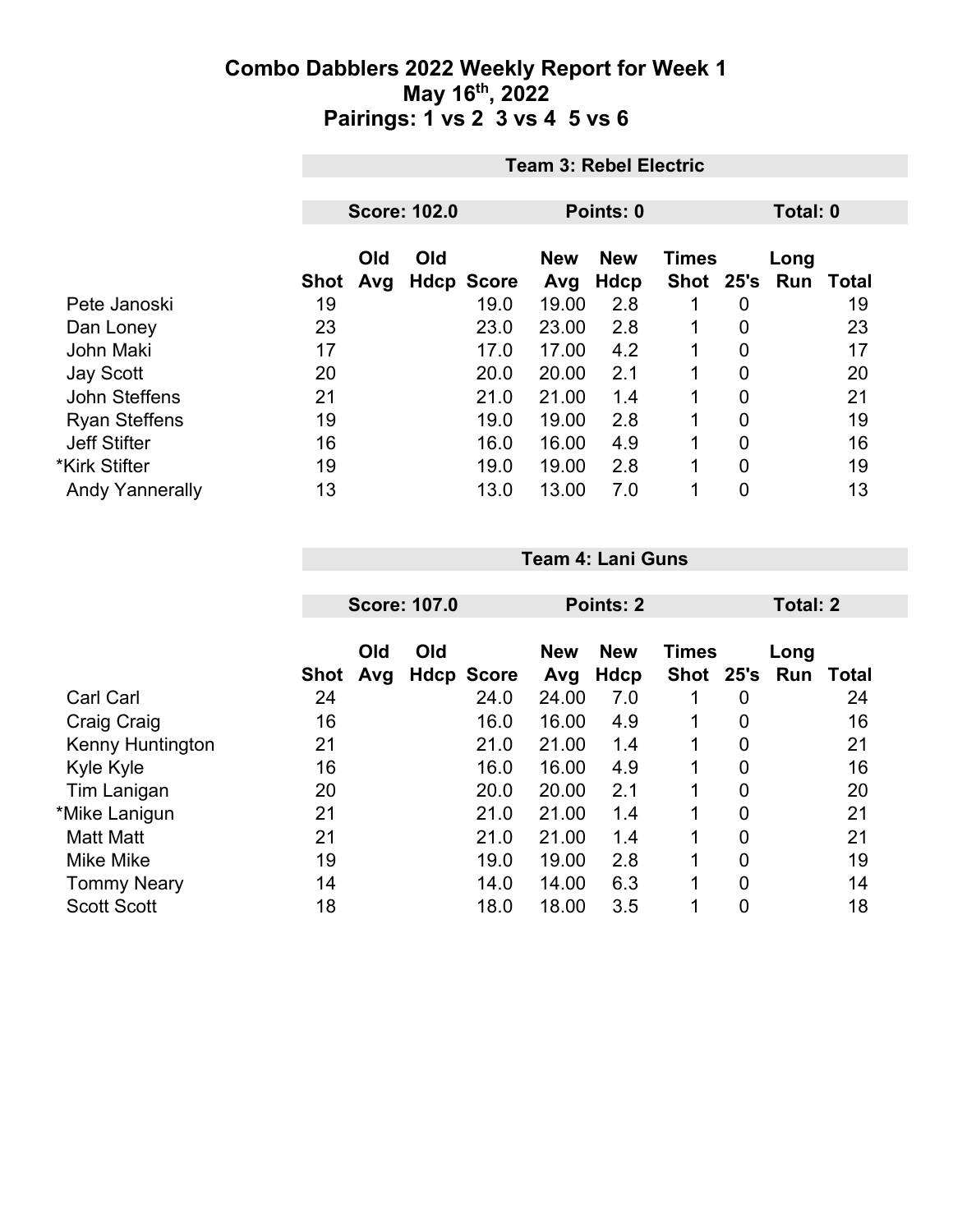|                      |      | <b>Team 5: Armed and Fabulous</b> |                    |                   |                   |                    |                           |                |             |          |  |
|----------------------|------|-----------------------------------|--------------------|-------------------|-------------------|--------------------|---------------------------|----------------|-------------|----------|--|
|                      |      |                                   |                    |                   |                   |                    |                           |                |             |          |  |
|                      |      |                                   | <b>Score: 99.0</b> |                   |                   | Points: 2          |                           |                |             | Total: 2 |  |
|                      | Shot | Old<br>Avg                        | Old                | <b>Hdcp Score</b> | <b>New</b><br>Avg | <b>New</b><br>Hdcp | <b>Times</b><br>Shot 25's |                | Long<br>Run | Total    |  |
| Aj Aj                | 20   |                                   |                    | 20.0              | 20.00             | 2.1                |                           | 0              |             | 20       |  |
| Dan D                | 19   |                                   |                    | 19.0              | 19.00             | 2.8                |                           | $\mathbf 0$    |             | 19       |  |
| Ryan F               | 18   |                                   |                    | 18.0              | 18.00             | 3.5                | 1                         | $\mathbf{0}$   |             | 18       |  |
| Randy G              | 14   |                                   |                    | 14.0              | 14.00             | 6.3                |                           | 0              |             | 14       |  |
| *Cord H              | 17   |                                   |                    | 17.0              | 17.00             | 4.2                |                           | $\overline{0}$ |             | 17       |  |
| Don H                | 22   |                                   |                    | 22.0              | 22.00             | 0.7                | 1                         | 0              |             | 22       |  |
| Dylan M              | 18   |                                   |                    | 18.0              | 18.00             | 3.5                |                           | 0              |             | 18       |  |
| <b>Stacy Stacy</b>   | 7    |                                   |                    | 7.0               | 7.00              | 11.2               |                           | $\overline{0}$ |             | 7        |  |
| James W              | 20   |                                   |                    | 20.0              | 20.00             | 2.1                | 1                         | $\overline{0}$ |             | 20       |  |
| <b>Cilhan Yilmaz</b> | 4    |                                   |                    | 4.0               | 4.00              | 13.3               | 1                         | 0              |             | 4        |  |

|                    |      |            | <b>Score: 84.0</b> |                   | Points: 0                                |      |   |   | Total: 0      |       |  |
|--------------------|------|------------|--------------------|-------------------|------------------------------------------|------|---|---|---------------|-------|--|
|                    |      | Old<br>Old |                    |                   | <b>New</b><br><b>New</b><br><b>Times</b> |      |   |   | Long          |       |  |
|                    | Shot | Avg        |                    | <b>Hdcp Score</b> | Avg                                      | Hdcp |   |   | Shot 25's Run | Total |  |
| Craig Benson       | 15   |            |                    | 15.0              | 15.00                                    | 5.6  |   | 0 |               | 15    |  |
| David David        | 11   |            |                    | 11.0              | 11.00                                    | 8.4  | 1 | 0 |               | 11    |  |
| <b>Rod Duvniak</b> | 19   |            |                    | 19.0              | 19.00                                    | 2.8  | 1 | 0 |               | 19    |  |
| Cory Frasl         | 12   |            |                    | 12.0              | 12.00                                    | 7.7  | 1 | 0 |               | 12    |  |
| <b>Gary Gary</b>   | 19   |            |                    | 19.0              | 19.00                                    | 2.8  | 1 | 0 |               | 19    |  |
| <b>Bob McLean</b>  | 19   |            |                    | 19.0              | 19.00                                    | 2.8  | 1 | 0 |               | 19    |  |
| Mike Mike          | 11   |            |                    | 11.0              | 11.00                                    | 8.4  | 1 | 0 |               | 11    |  |
| Ross Phenning      | 11   |            |                    | 11.0              | 11.00                                    | 8.4  |   | 0 |               | 11    |  |

**Team 6: Loaded Spuds**

Super Shooters: None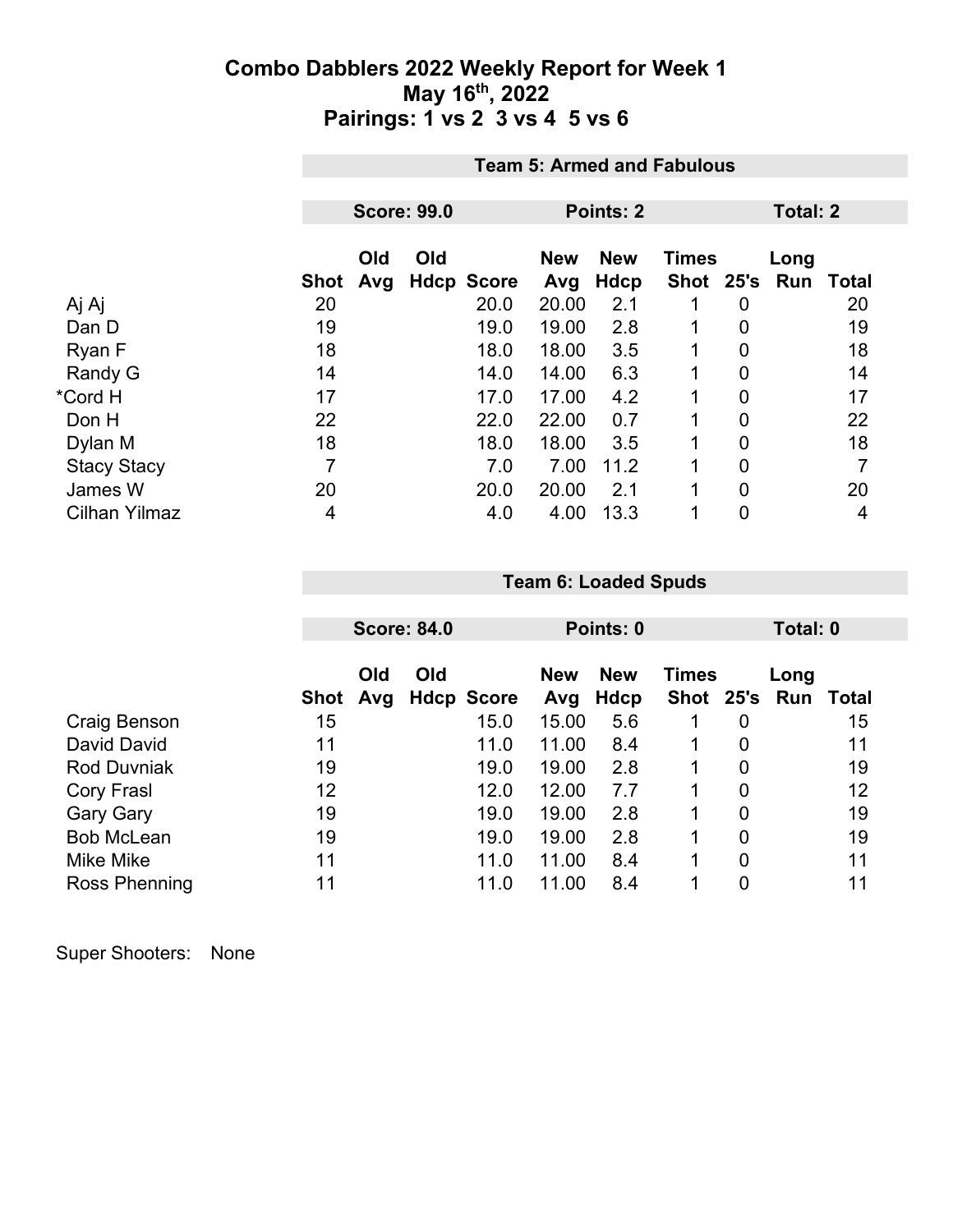# **Combo Dabblers 2022 Team Standings through week 1**

| Team 5 | <b>Armed and Fabulous</b> | 2.0 |
|--------|---------------------------|-----|
| Team 4 | <b>Lani Guns</b>          | 2.0 |
| Team 2 | <b>Combo Crushers</b>     | 2.0 |
| Team 6 | <b>Loaded Spuds</b>       | 0.0 |
| Team 3 | <b>Rebel Electric</b>     | 0.0 |
| Team 1 | <b>Pull Bang Dang</b>     | 0.0 |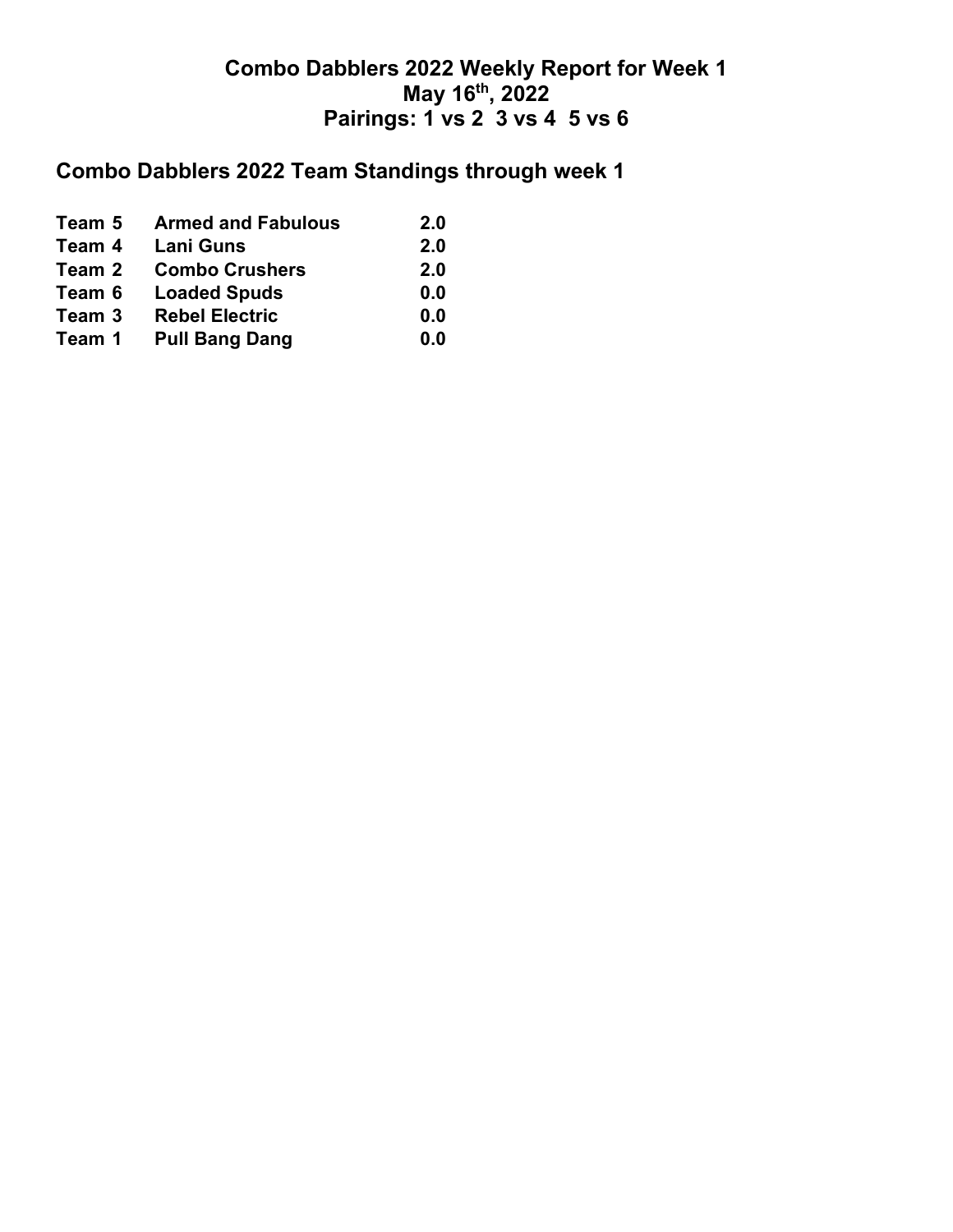## **Combo Dabblers 2022 Total Target Leaders Through Week 1**

| Shooter               | Total |       |   | Avg Rounds Straights Team |                           |
|-----------------------|-------|-------|---|---------------------------|---------------------------|
| <b>Carl Carl</b>      | 24    | 24.00 | 1 | 0                         | Lani Guns                 |
| Kirby Olson           | 24    | 24.00 | 1 | 0                         | <b>Combo Crushers</b>     |
| Dan Loney             | 23    | 23.00 | 1 | 0                         | <b>Rebel Electric</b>     |
| <b>Jason Schmidt</b>  | 22    | 22.00 | 1 | 0                         | <b>Combo Crushers</b>     |
| Don H                 | 22    | 22.00 | 1 | 0                         | <b>Armed and Fabulous</b> |
| <b>Nick Hanselman</b> | 21    | 21.00 | 1 | 0                         | <b>Pull Bang Dang</b>     |
| <b>Bob Hanson</b>     | 21    | 21.00 | 1 | 0                         | <b>Combo Crushers</b>     |
| <b>John Steffens</b>  | 21    | 21.00 | 1 | 0                         | <b>Rebel Electric</b>     |
| Mike Lanigun          | 21    | 21.00 | 1 | 0                         | Lani Guns                 |
| <b>Matt Matt</b>      | 21    | 21.00 | 1 | 0                         | Lani Guns                 |
| Kenny Huntington      | 21    | 21.00 | 1 | 0                         | Lani Guns                 |
| <b>Jay Scott</b>      | 20    | 20.00 | 1 | 0                         | <b>Rebel Electric</b>     |
| Tim Lanigan           | 20    | 20.00 | 1 | 0                         | Lani Guns                 |
| Aj Aj                 | 20    | 20.00 | 1 | 0                         | <b>Armed and Fabulous</b> |
| James W               | 20    | 20.00 | 1 | 0                         | <b>Armed and Fabulous</b> |
| <b>Ryan Steffens</b>  | 19    | 19.00 | 1 | 0                         | <b>Rebel Electric</b>     |
| John Hanselman        | 19    | 19.00 | 1 | 0                         | <b>Pull Bang Dang</b>     |
| <b>Ben Hanselman</b>  | 19    | 19.00 | 1 | 0                         | Pull Bang Dang            |
| <b>Bob McLean</b>     | 19    | 19.00 | 1 | 0                         | <b>Loaded Spuds</b>       |
| <b>Rod Duvniak</b>    | 19    | 19.00 | 1 | 0                         | <b>Loaded Spuds</b>       |
| <b>Kirk Stifter</b>   | 19    | 19.00 | 1 | 0                         | <b>Rebel Electric</b>     |
| <b>Mike Mike</b>      | 19    | 19.00 | 1 | 0                         | Lani Guns                 |
| Pete Janoski          | 19    | 19.00 | 1 | 0                         | <b>Rebel Electric</b>     |
| Dan D                 | 19    | 19.00 | 1 | $\mathbf 0$               | <b>Armed and Fabulous</b> |
| <b>Gary Gary</b>      | 19    | 19.00 | 1 | 0                         | <b>Loaded Spuds</b>       |
| Dylan M               | 18    | 18.00 | 1 | $\mathbf 0$               | <b>Armed and Fabulous</b> |
| Ryan F                | 18    | 18.00 | 1 | 0                         | <b>Armed and Fabulous</b> |
| <b>Scott Scott</b>    | 18    | 18.00 | 1 | $\mathbf 0$               | Lani Guns                 |
| John Maki             | 17    | 17.00 | 1 | 0                         | <b>Rebel Electric</b>     |
| Jeff Q                | 17    | 17.00 | 1 | 0                         | <b>Combo Crushers</b>     |
| Cord H                | 17    | 17.00 | 1 | 0                         | <b>Armed and Fabulous</b> |
| <b>Jeff Stifter</b>   | 16    | 16.00 | 1 | 0                         | <b>Rebel Electric</b>     |
| Kyle Kyle             | 16    | 16.00 | 1 | 0                         | Lani Guns                 |
| <b>Tom Holden</b>     | 16    | 16.00 | 1 | 0                         | <b>Combo Crushers</b>     |
| <b>Andy Sherk</b>     | 16    | 16.00 | 1 | 0                         | Pull Bang Dang            |
| Craig Craig           | 16    | 16.00 | 1 | 0                         | Lani Guns                 |
| Jason Knowler         | 16    | 16.00 | 1 | 0                         | <b>Combo Crushers</b>     |
| <b>Ted Verlee</b>     | 15    | 15.00 | 1 | 0                         | <b>Pull Bang Dang</b>     |